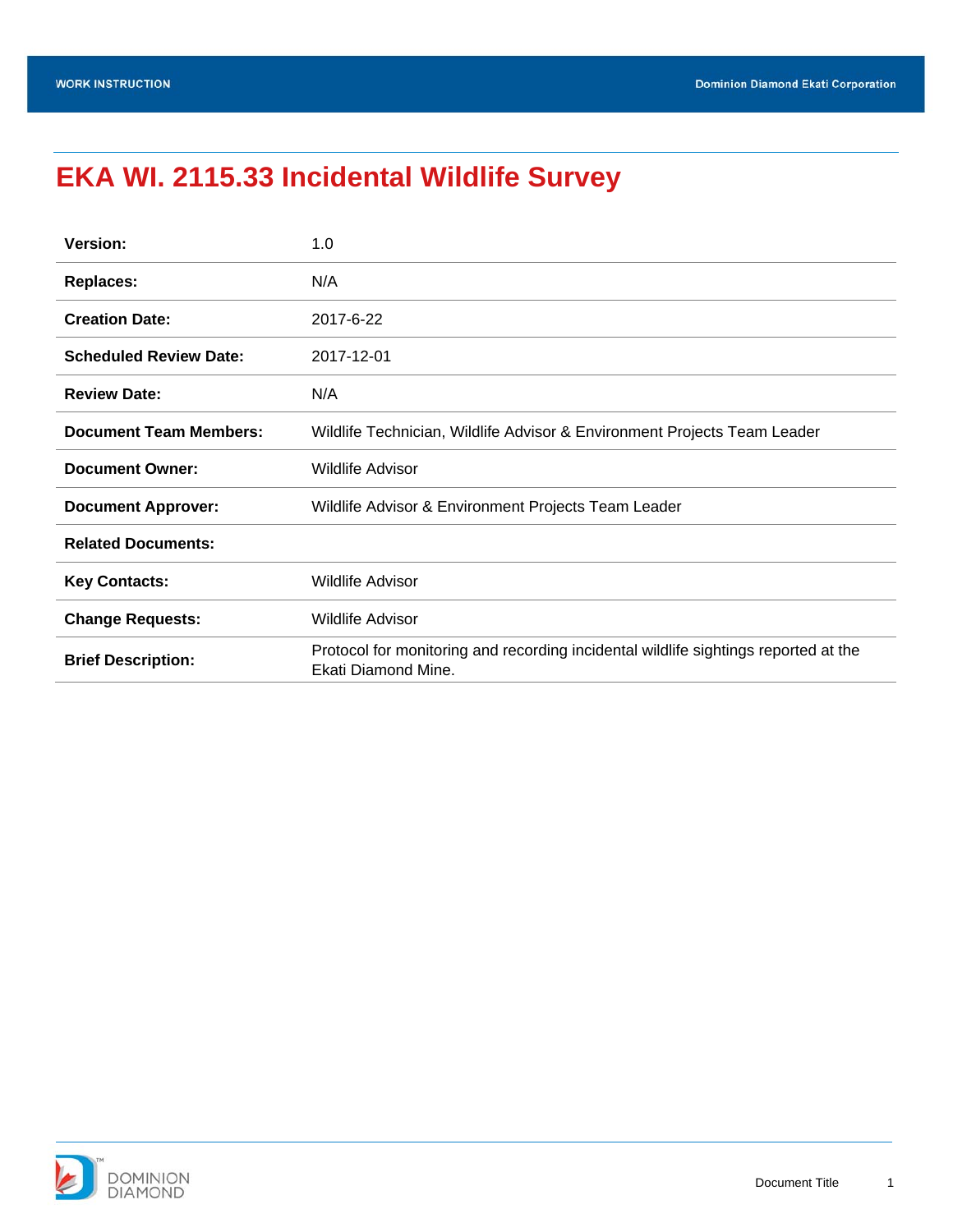# **Table of contents**

#### **Contents**

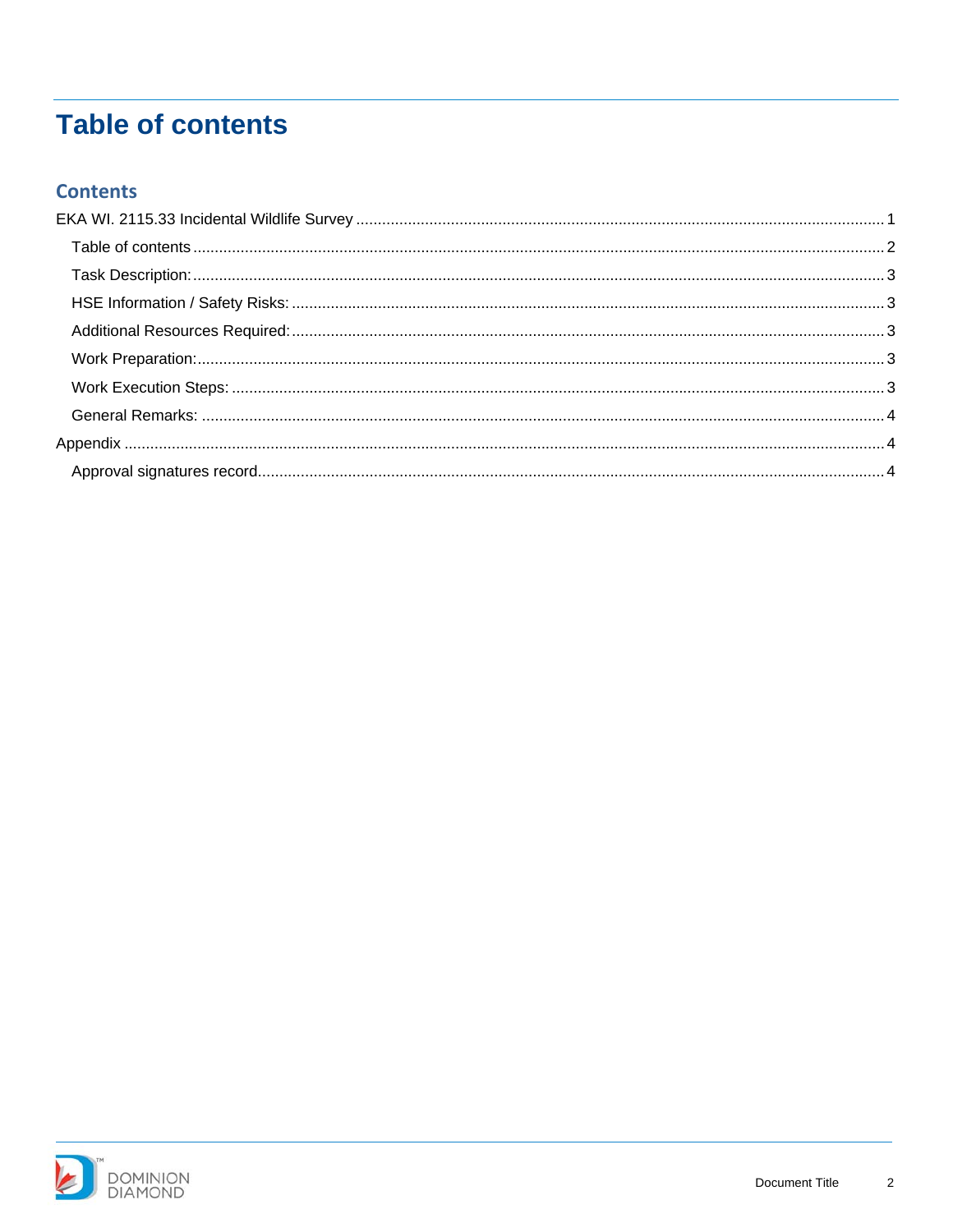## **Task Description:**

Record wildlife sightings occurring outside of planned surveys, including observations of wildlife made by staff outside of the environment department.

## **HSE Information / Safety Risks:**

- Equipment Interactions
- Wildlife Encounters
- Slips, Trips & Falls

### **Additional Resources Required:**

- Light vehicle
- Radio for communication with the environment department and heavy vehicles
- Binoculars & spotting scope with tripod
- GPS and spare batteries
- Camera
- Incidental survey forms, clipboard and pencil
- *Peterson's Field Guide to Animal Tracks; Sibley's Field Guide to Birds*

### **Work Preparation:**

- 1. Be familiar with the species of wildlife that you are likely to encounter on any given day including migratory birds and species defined as valued ecosystem components in the Environmental Agreement (Grizzly bear, wolverine, caribou and wolves). You need to be comfortable identifying caribou herd composition, wildlife behavior and habitat identification to complete this survey.
- 2. If you are not comfortable with the requirements above, you can bring the wildlife and habitat reference sheets posted in the wildlife office.

### **Work Execution Steps:**

- 1. Complete a JHA describing all risks and the steps taken to eliminate these risks.
- 2. When wildlife is observed, record the following information:
	- Date, species of wildlife, number of animals, age and sex. If caribou are present record the composition of the herd.
	- Location, using UTMs of possible, or grid map number with location description.
	- Dominant behavior (e.g.  $B =$  Bedded,  $F =$  Feeding, W = Walking; see survey form for a list of behavior codes) and breeding evidence for birds (see bottom of survey form).
	- Comments should contain a note if any photos were taken and any pertinent comments related to unusual behaviour or anything out of the ordinary. Take photos of interesting wildlife/wildlife sign observations. Save only the best or most representative photo on SharePoint with the